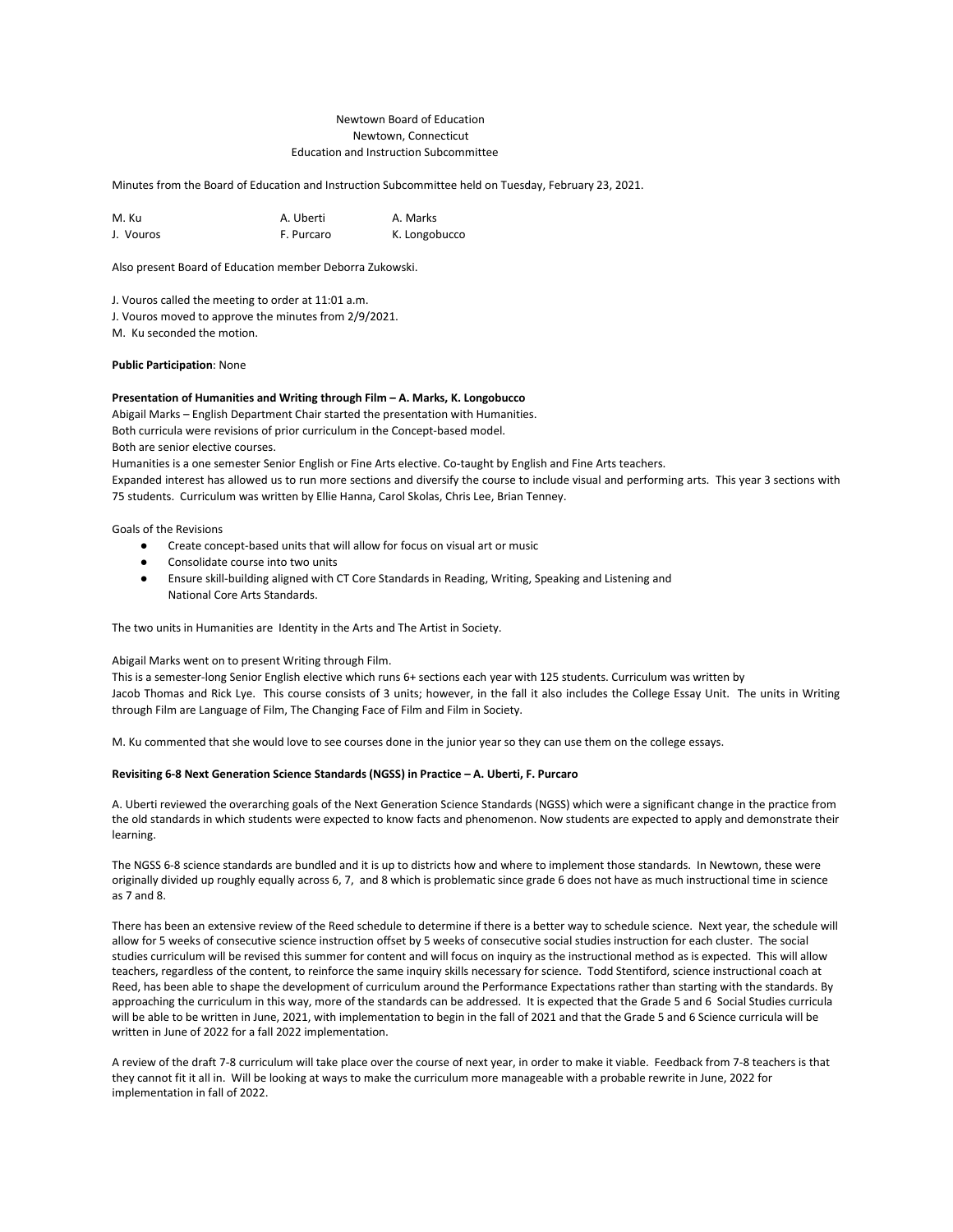#### **DEI (Diversity, Equity, Inclusion) Update – A. Uberti, F. Purcaro**

F. Purcaro shared a slide presentation of the updates which he and A. Uberti have been working on regarding DEI.

- We broke it up into four priority areas:
	- Professional Development for Staff
	- Committee and Personnel
	- Partnerships
	- Curriculum and Instruction

Moving Forward

- Continue to identify and offer the full district staff opportunities to engage in workshops related to diversity, Equity and inclusion
- Provide additional teacher training on strategies needed to facilitate conversations on the topics of diversity, equity, race, and inclusion
- Identify and provide administrators comprehensive training on how to best support staff and engage in conversations with parents and families on the topics of diversity, equity, race, and inclusion

The board has approved a new position for Diversity Compliance Coordinator. We are currently working on a description for the position. We are hoping to hire for the position in the spring. The superintendent has created the PEAC subcommittee which focuses specifically on diversity, equity and inclusion in the schools. It is made up of community members, administrators and staff. We are also in the process of launching a student advisory council, to give students the opportunity to share their feedback on their experience in our schools with regard to diversity, race, equity and inclusion.

Below is the link for the full DEI presentation:

#### **<https://drive.google.com/file/d/1Zisn4dW4wZBU6J6WqA4P6baDNekRVKFL/view?usp=sharing>**

#### **Assistant Superintendent Updates**

Received correspondence regarding a parent Interested in a partial-day kindergarten option. A. Uberti has developed a list of considerations should this interest become something that the Board decides to consider. She shared that at this time she does not believe that a partial day would be practical or beneficial to our future Kindergarten students.

A. Uberti acknowledged the in-depth and very impressive analysis that was shared by board member Deb Zukowski. It was highly detailed and was very informative. She further shared that regular data review should be a part of our practice. We should know what we are collecting and how the analysis will be used. Regular data review should be part of a never ending cycle of improvement. Data should be looked at in shorter chunks so that you can measure the impact of changes. F. Purcaro will be presenting at a future meeting on our data collection review plans so that the Board better understands what we are looking at, when and why.

J. Vouros asked how we are progressing with the student survey to complete the middle school schedule?

A. Uberti stated they were sending the survey out in tandem. T. Einhorn and K. Longobucco were coordinating when the survey will be released.

J. Vouros asked to see a copy of the survey.

#### **Public Participation:** None J. Vouros adjourned the meeting at 12:08 p.m. M. Ku seconded the motion

Respectfully Submitted, Donna Norling

THESE ARE DRAFT MINUTES AND ARE SUBJECT TO THE APPROVAL OF THE CURRICULUM AND INSTRUCTION COMMITTEE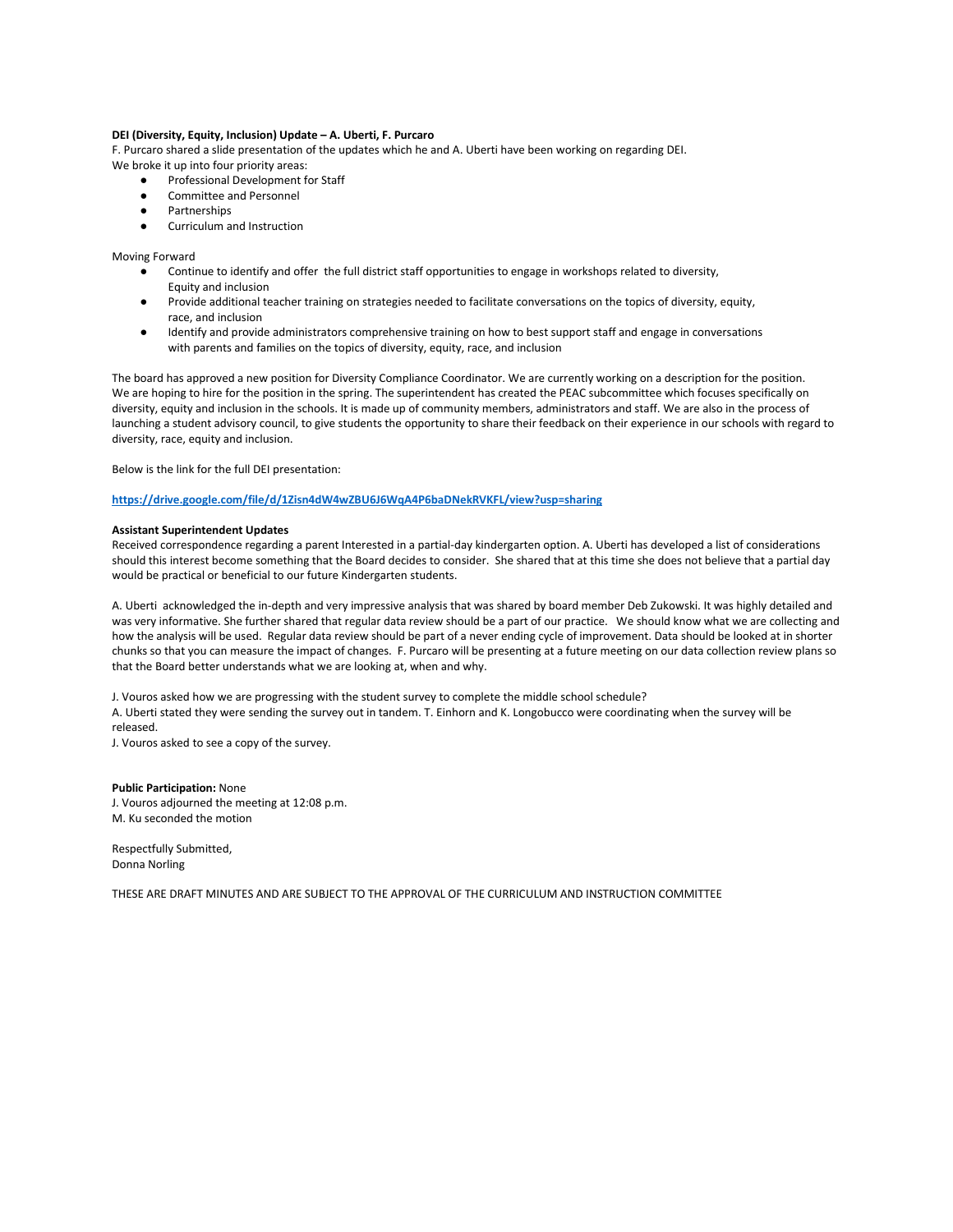# **Diversity, Equity, and Inclusion**

**District Updates**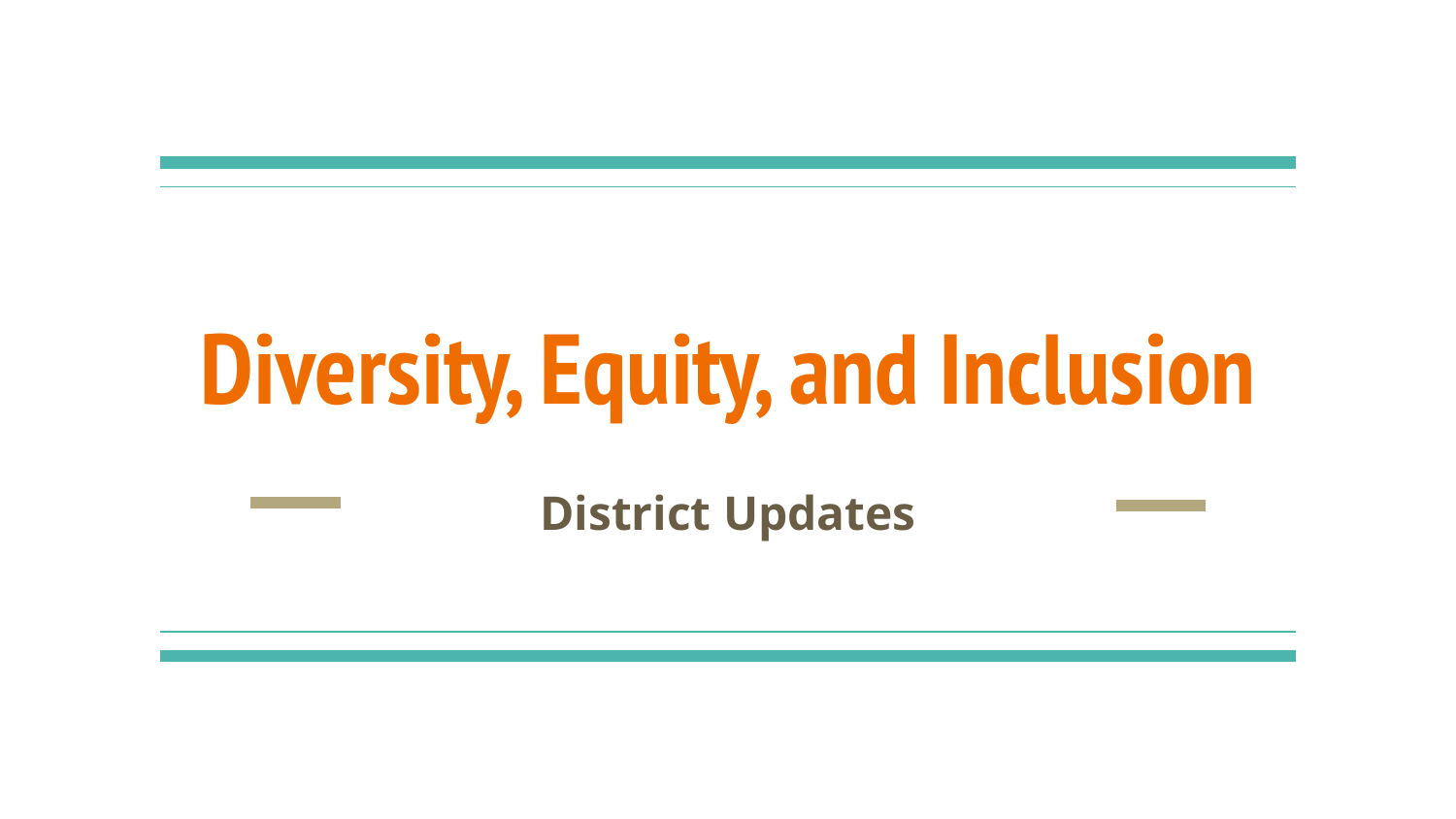

Professional Development for Staff

Committees & Personnel

Partnerships

Curriculum and Instruction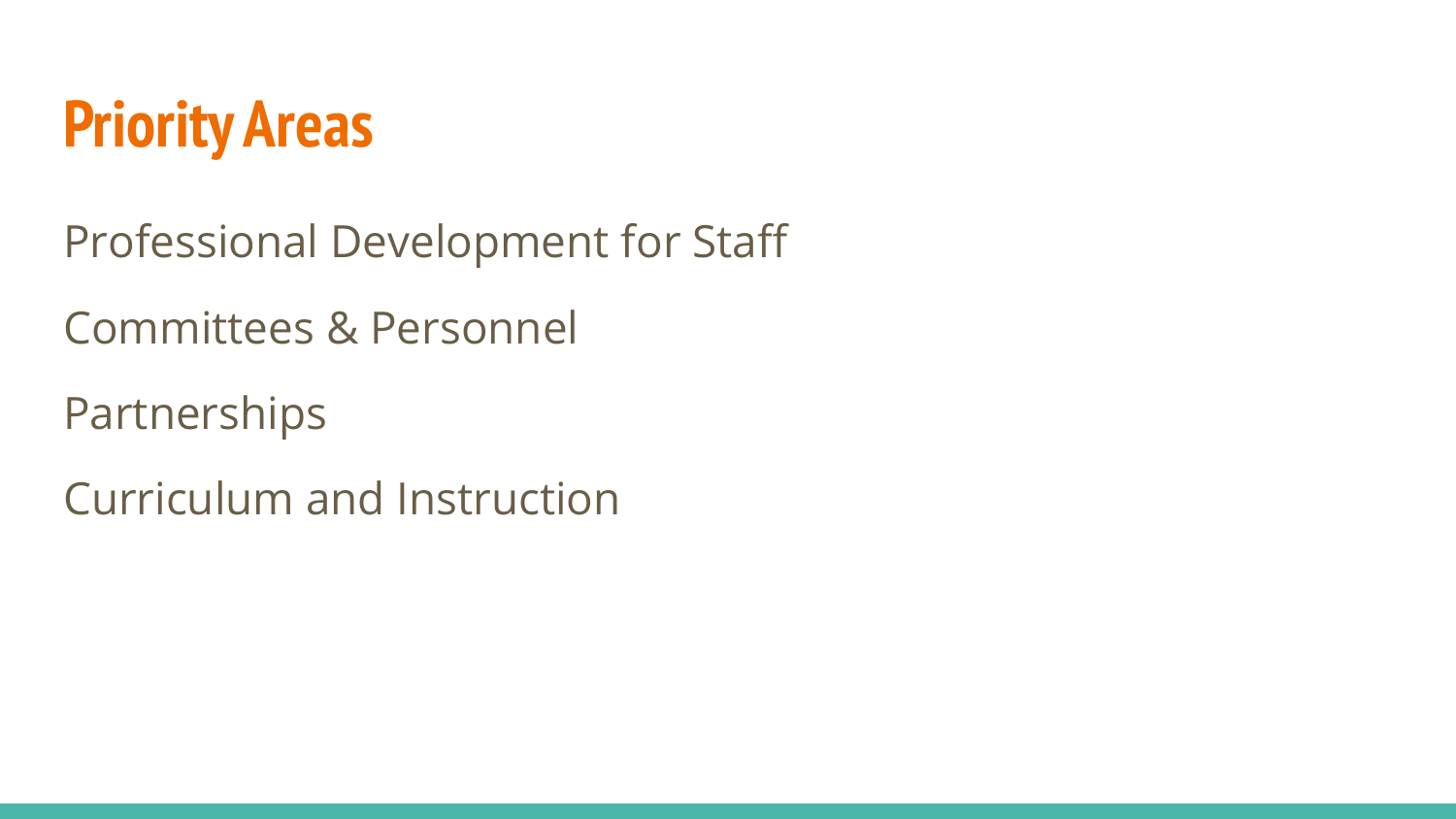### **Professional Development**

- Staff members, as well as the Superintendent and Director of Teaching and Learning attended the four part Anti-Racism Conference offered by the CT Center for School Change in September and October.
- All district staff participated in PD regarding issues related to diversity, equity and inclusion in November. Approximately 400 staff members participate in the workshop, divided into two parts:
	- Part 1, Dr. Derrick Gay addressed all staff on diversity and inclusion.
	- Part 2, All staff engaged in sessions #1 & #2 of the Anti-Racism Workshop offered by the CT Center for School Change.
- We plan on continuing to offer staff opportunities to experience professional

●

- development related to diversity and equity.
	- Currently planning our next district-wide PD Day in April.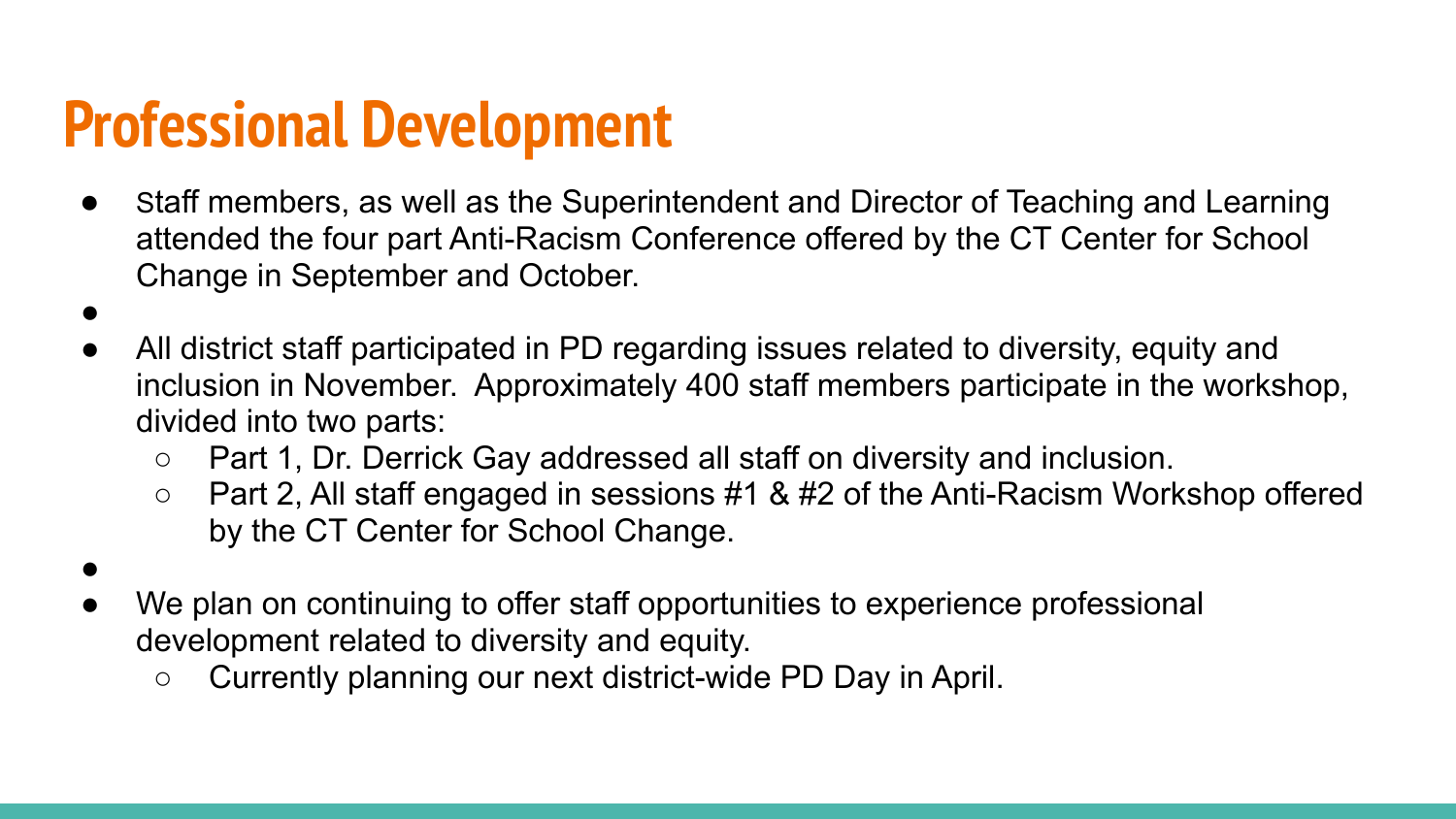### **Committees and Personnel**

- The Board of Education has approved the creation of a new position in the district to focus directly on issues related to DEI - Diversity Compliance Coordinator, we are working on the job description now and are anticipating filling the position this spring.
- The Superintendent has created a PEAC subcommittee focused specifically on Diversity, Equity and Inclusion issues within the schools. PEAC is a committee made up of community members, parents, teachers and administrators.
- The Assistant Superintendent and Director of Teaching and Learning are in the process of launching a Student Advisory Council that will meet regularly to provide feedback to us directly about the student experience with diversity and race within the curriculum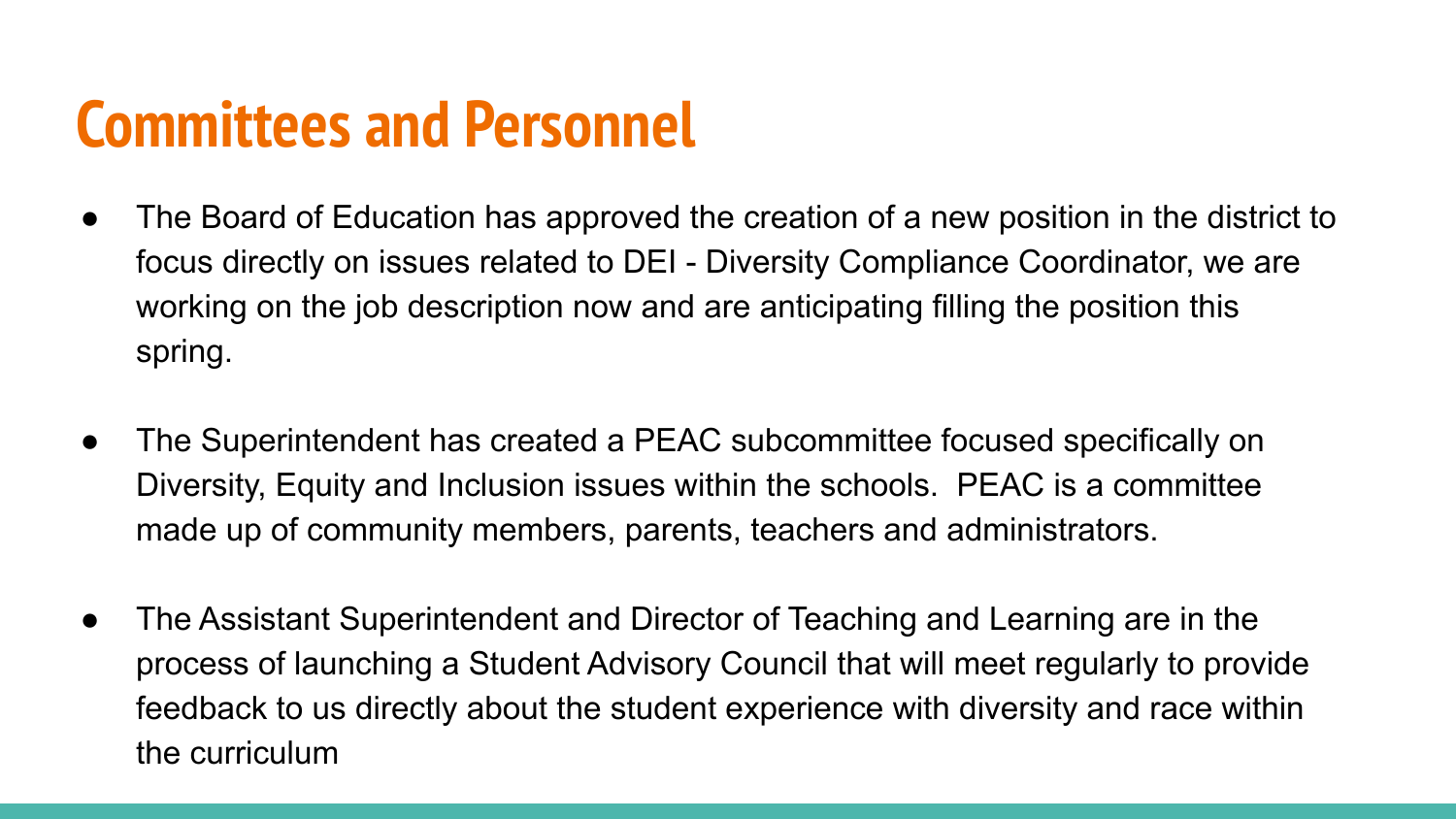### **Partnerships**

- The district has opened up a multi-year partnership with Re-Center, Race and Equity in Education organization from Hartford.
- Two members from Re-center serve on our PFAC committee.
- Re-Center is also working directly with us on the development of the Diversity Compliance Coordinator position.
- Re-Center is providing consultation to our Central Office team around the roles and responsibilities of the DCC position as well as the creation of a previously mentioned Student Advisory Council.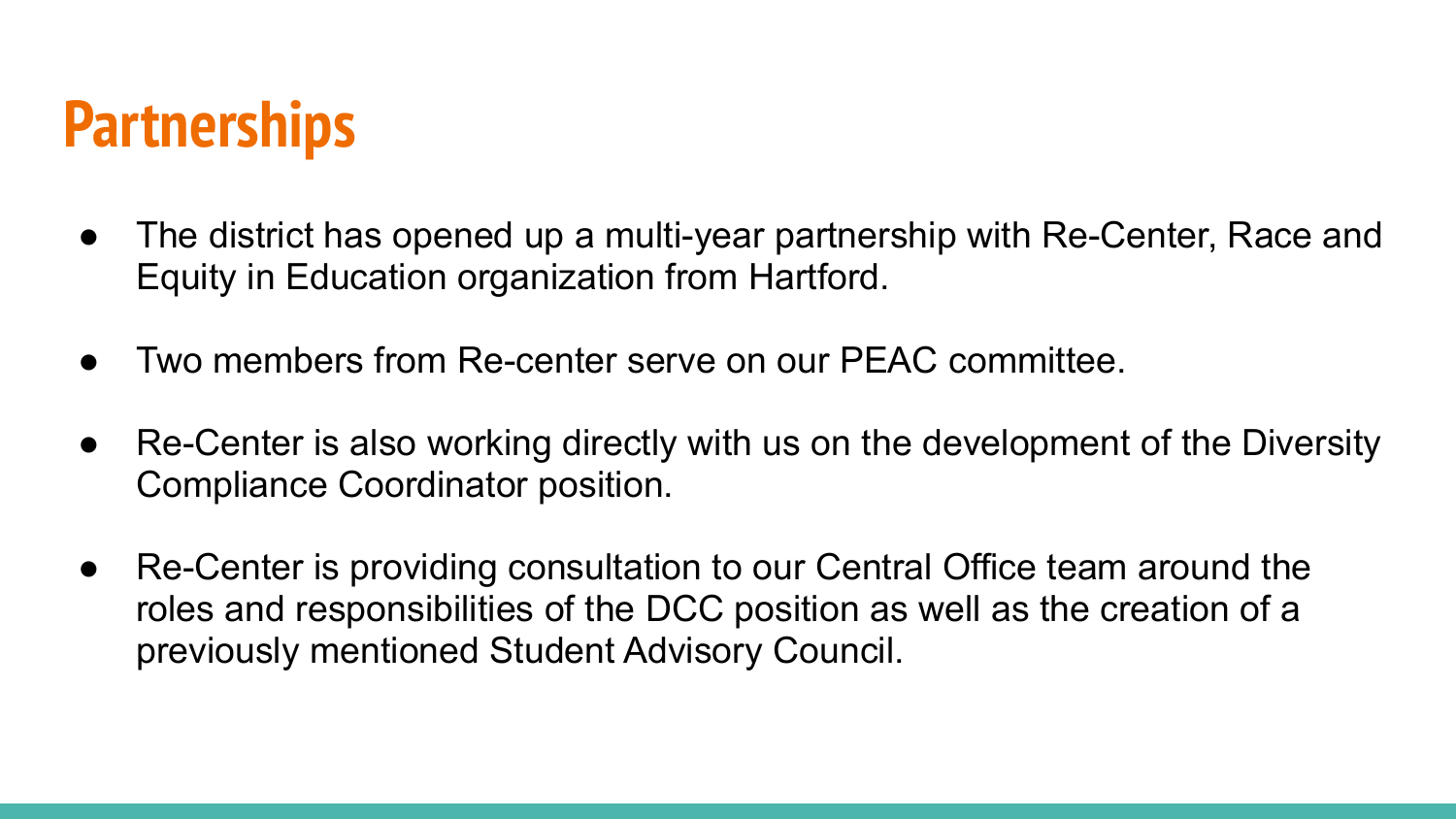### **Curriculum and Instruction**

- As part of our curriculum revision process, we are looking for more opportunities to integrate diverse perspectives. For example, we are looking to make revisions to our social studies curriculum to include lesson activities linked to the organization known as Learning for Justice (formerly Teaching Tolerance).
- Similarly, our social emotional curriculum, Second Step, has been updated to include recommendations for the integration of lessons from Learning for Justice as well. SEL planning maps are being created by each school.
- Future reviews and revisions of the curriculum will be done with an equity lens; paying particular attention to the resources being introduced to students to ensure that they are experiencing a variety of perspectives and topics as well as using works by diverse groups of authors.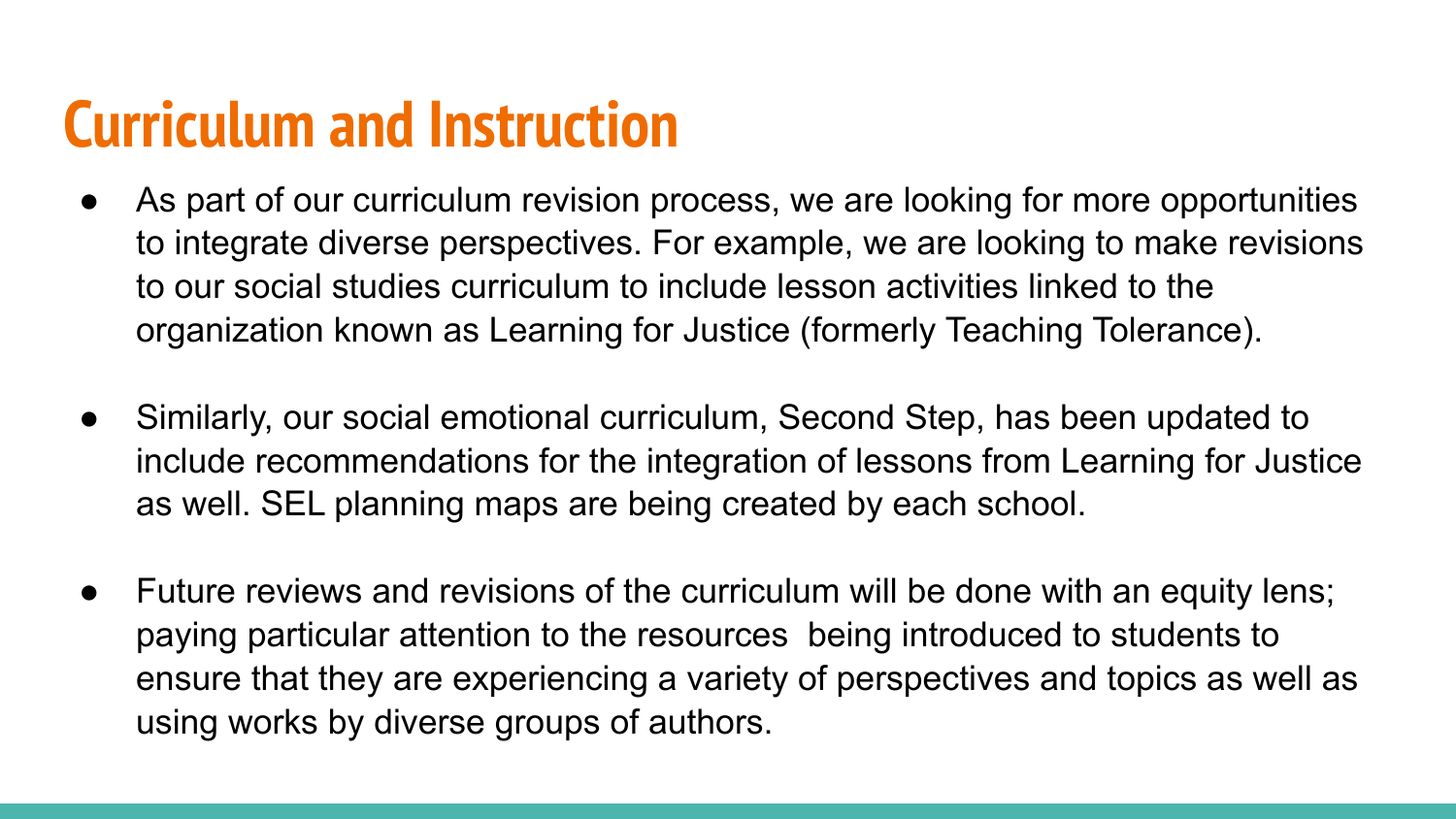# **Moving Forward**

- Continue to identify and offer the full district staff opportunities to engage in workshops related to diversity, equity and inclusion.
- Provide additional teacher training on strategies needed to facilitate conversations on the topics of diversity, equity, race, and inclusion with their students.
- Identify and provide administrators comprehensive training on how to best support staff and engage in conversations with parents and families on the topics of diversity, equity, race, and inclusion.
	- CES Unpacking the 4C Equity Framework Assistant Superintendent, Director of Teaching and Learning, High School Principal